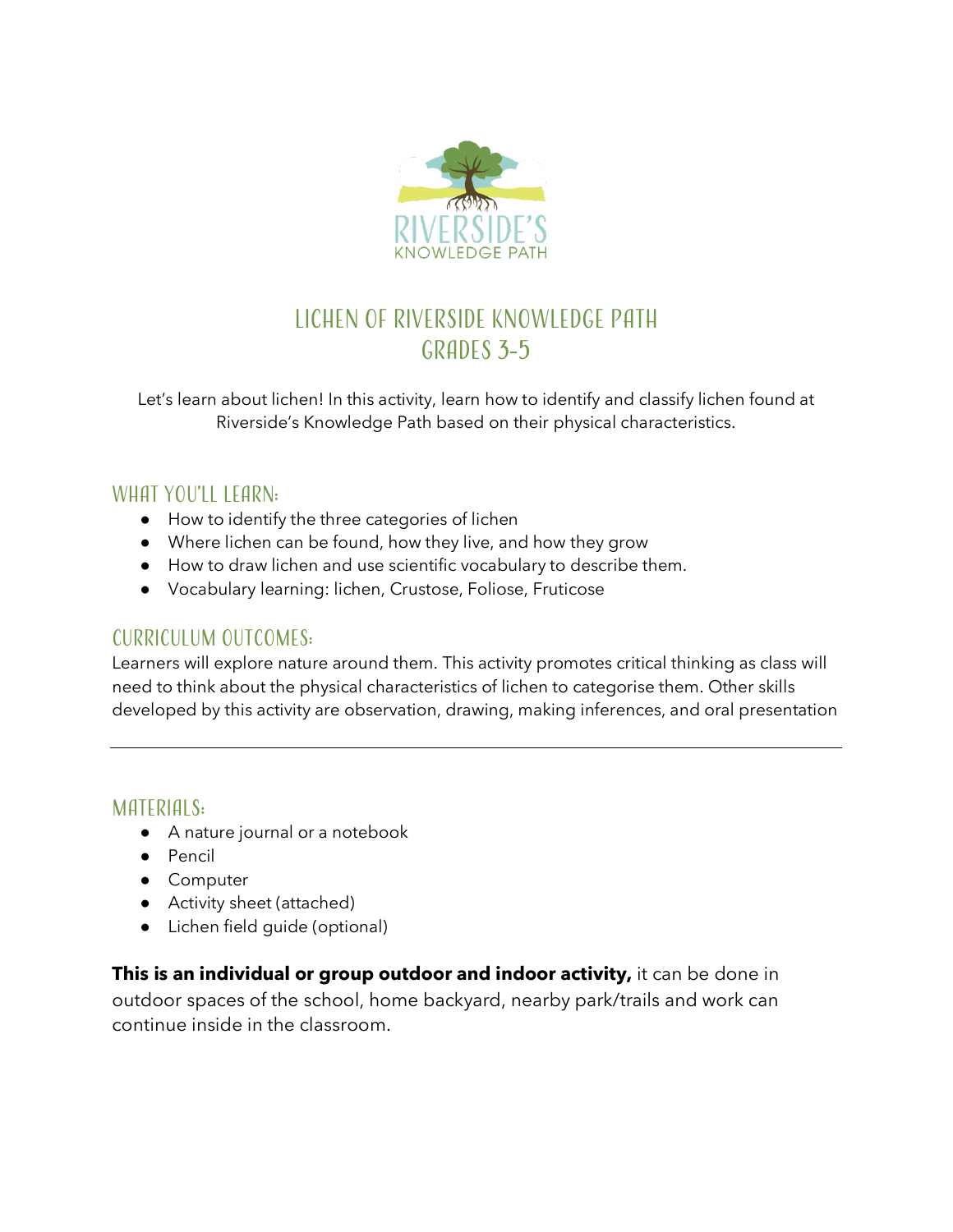#### WHAT TO DO:

- 1. Ask the class if anyone knows anything about lichen.
- 2. Take the time to describe to the class what a lichen is, where they are found and what their use is using the accompanying PowerPoint in the resources section. Students may take notes about lichens in their nature journal or notebook.
- 3. Students should be encouraged to find and observe the lichen from the school outdoor place on their own, instruct students to not pluck lichen as that is harmful to them.
- 4. When the students find the lichen, ask them to draw them in their nature journals or notebook and describe them using 3-5 words.
- 5. After students are done with their nature journals, discuss everyone's findings as a class. Educators can start with questions such as 'were they leafy or flat', 'Did they stick up?'. Students will generally classify their lichens based on leafy, flat etc. structures.
- 6. Hand them the lichen activity sheet found in the resources section and ask them to record their survey of lichens on it.
- 7. Next introduce the three categories of lichens, crustose, foliose, fruticose. Get them to write their definitions in the notebook. You can also have a field guide handy so students can see different examples. Reflect back on the PowerPoint in the resources section with students if they have questions.
- 8. Finally go back to the class and have examples of the three different groups of lichens to show the students. Ask them to bring their lichen drawings and put them in the group they think their lichen belongs to.
- 9. Check if the students put their lichen drawings in the correct group. To wrap up the session, take the time to have a class discussion and ask students if lichen drawings were put in the right group and if they were classified correctly and why.

### Assessment:

- $\bullet$  Educator can check the class notebook to see if the definitions were written
- Check if the students categorised the lichens

## Extension:

- Have students go home and find lichen at home gardens, parks, neighbourhoods, woods or anywhere in school so that every student is included. They can ask their parents and guardians to help them find lichen if needed.
- Ask them to bring a drawing of the lichen they find to class and put them in the right category.

### Credit/References:

This activity has been modified from serc.carleton.edu, which was developed by Christy Lind, North Shore Community School, Duluth, MN.